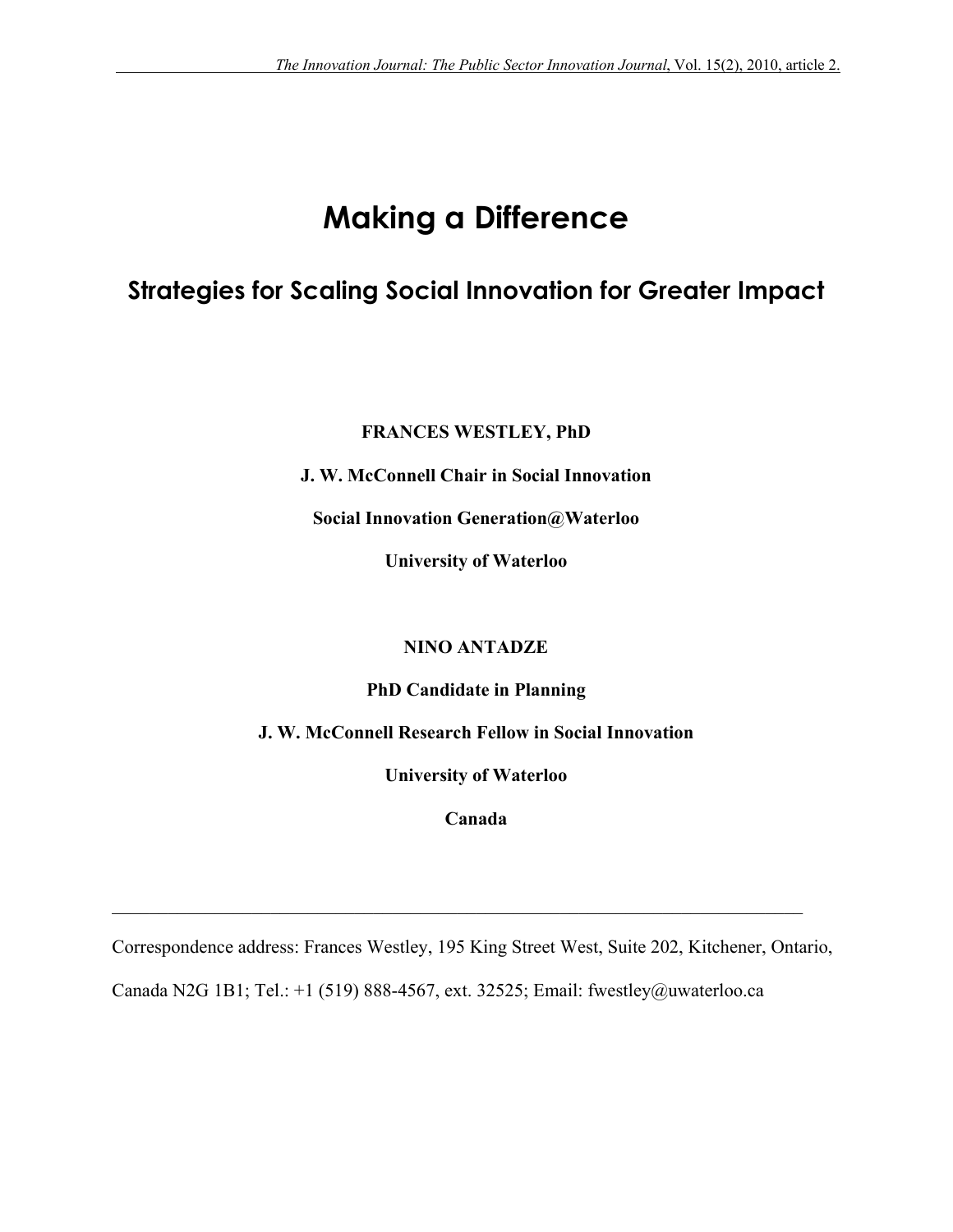# **Making a Difference: Strategies for Scaling Social Innovation for Greater Impact**

#### **Frances Westley and Nino Antadze**

#### **ABSTRACT**

*This article explores the strategies and dynamics of scaling up social innovations. Social innovation is a complex process that profoundly changes the basic routines, resource and authority flows, or beliefs of the social system in which it occurs. Various applications of marketing and diffusion theory are helpful to some extent in understanding the trajectories or successful strategies associated with social innovation. It seems unwise, however, to rely solely on a market model to understand the dynamics of scaling social innovation, in view of the complex nature of the supply-demand relation with respect to the social innovation market. Instead, the authors propose a distinctive model of system transformation associated with a small but important group of social innovations and dependent on discontinuous and cross-scale change. This paper focuses on the challenge of scaling up social innovations in general and in particular the dynamics of going to scale.* 

*Key Words:* Social innovation, scaling-up, cross-scale interaction, market model, adaptive cycle, social entrepreneur

#### **Defining Social Innovation**

Social invention abounds. In communities across the world, individuals daily come up with new ideas, large and small, for improving their lot and the lot of those around them, in response to locally perceived problems or social needs. Such inventions may thrive locally without any attempt at scaling up or generating a broader impact. Sometimes, however, they spread to other individuals or organizations, whether as the effect of a deliberate strategy or simply through a process of diffusion. More rarely, such inventions succeed in having a lasting or revolutionary impact: they challenge and change the very institutions that created the social problem which they address. When this happens it can be argued that social innovation has occurred. Social innovations involve institutional and social system change, they contribute to overall social resilience, and they demand a complex interaction between agency and intent and emergent opportunity. Each of these three aspects will be considered in turn.

*A. Social innovation is a complex process of introducing new products, processes or programs that profoundly change the basic routines, resource and authority flows, or beliefs of the social system in which the innovation occurs. Such successful social innovations have durability and broad impact.*

The terms "social enterprise," "social entrepreneurship," and (increasingly) "social finance" are often used interchangeably with "social innovation." It is clear, however, that any sophisticated understanding of how novelty transforms complex systems requires great conceptual precision. A *social enterprise,* though it may respond to social needs, is a privately owned, profit-oriented venture which markets its own products and services, blending business interests with social ends. The Canadian Centre for Social Entrepreneurship (2001, p. 2)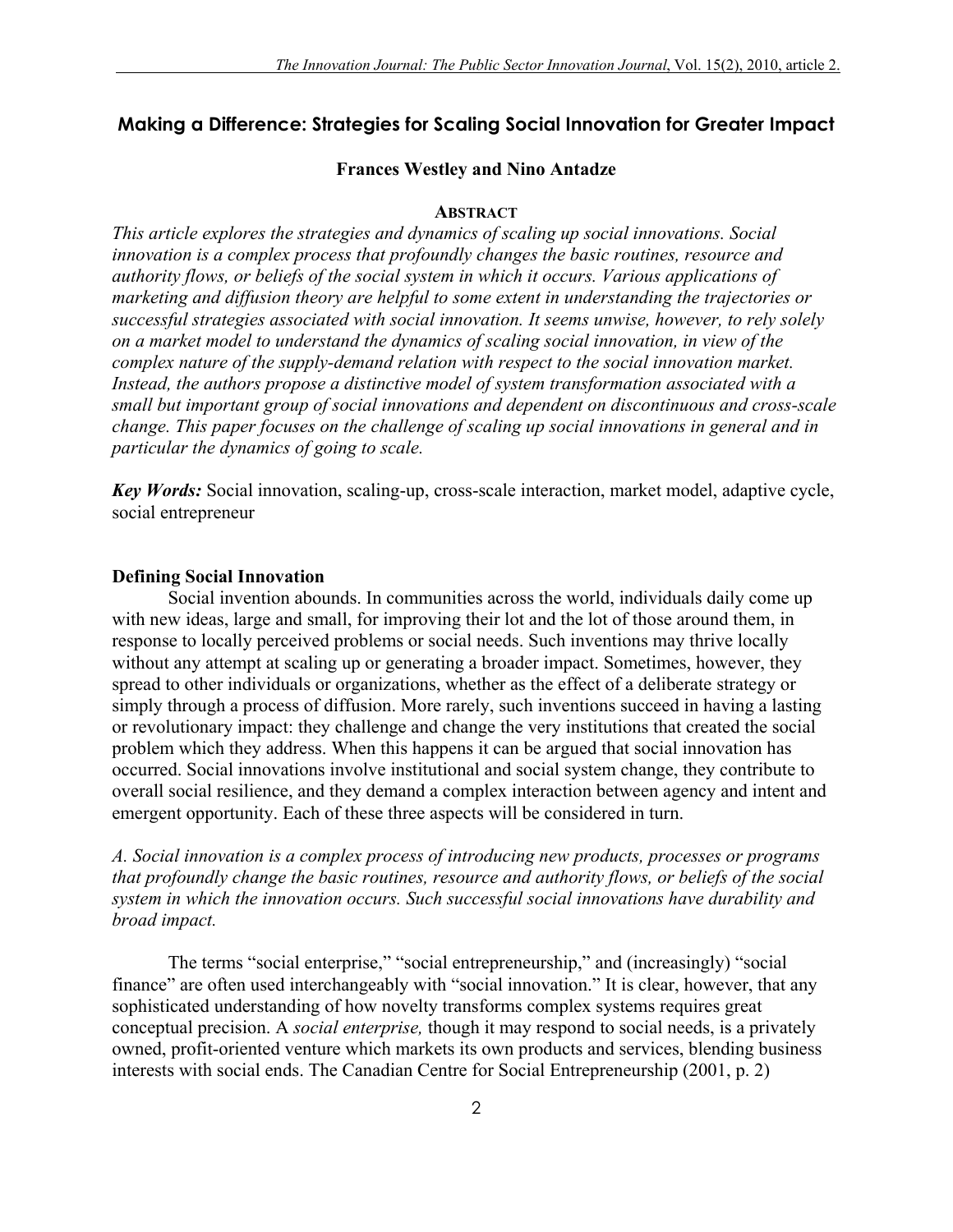considers social enterprises as fitting the notion of "hybrid" organizational models which "fuse innovative, entrepreneurial practices with a commitment to both social and economic return on investment."

Whereas the concept of social enterprise is primary focused on organizational form and mission, *social entrepreneurship* is a human-centered concept that highlights the personal qualities of a person who starts a new organization (Phills *et al.,* 2008). Martin and Osberg (2007, p. 30) note that "any definition of the term 'social entrepreneurship' must start with the word 'entrepreneurship'. The word 'social' simply modifies entrepreneurship."

Consequently, the emphasis on profitability is one difference between social enterprise, social entrepreneurship, and *social innovation*. Social innovation does not necessarily involve a commercial interest, though it does not preclude such interest. More definitively, social innovation is oriented towards making a change at the systemic level. As Phills *et al.* (2008, p. 37) explain, "unlike the terms social entrepreneurship and social enterprise, social innovation transcends sectors, levels of analysis, and methods to discover the processes – the strategies, tactics, and theories of change – that produce lasting impact."

Undoubtedly these three notions are closely related to each other. For example, a social entrepreneur can be a part of a social enterprise and, at the same time, can contribute to the promotion of social innovations. As Westall (2007, p. 2) notes, "Each of these terms reflects different cuts, or perspectives, on reality."

Figure 1 illustrates which sectors of the system are addressed by the social entrepreneur, social enterprise, and social innovation. It also explains on which scale the above-defined three concepts introduce innovation. Whereas social entrepreneurship focuses on an individual and social enterprise addresses organizations, social innovation strives to change the way a system operates. Consequently, social entrepreneurship and social enterprise operate within the larger framework of "wider trends of thought and practice" (ibid.). As Leadbeater (2007) suggests, the policy on social enterprise should be developed within the boundaries of a wider strategy on social innovation. Moreover, inventions will hardly achieve a significant impact unless they are supported within the frameworks in which they operate (Westall, 2007, p. 11). Similarly, Marhdon *et al.* (2010, p. 13) consider that successful innovations must be viewed within the larger setting of "industrial and national systems and structures" in which they unfold.

Of particular interest in this paper are those innovations that address seemingly intractable social problems such as homelessness, poverty, and mental illness. In these domains, the social sector struggles often with band-aid solutions which address the immediate symptoms but not the underlying causes. So, for example, social service organizations struggle to find financial support for those suffering from mental illness without addressing the economic system that excludes them from the mainstream economy. Indeed it can be argued that the "established" institutions – those taken for granted in the community – are often the source of such intractable problems. Real innovation without change in these institutions is therefore unlikely.

When a social innovation has a broad or durable impact, it will be *disruptive and catalytic* (Christensen *et al.,* 2006); it will challenge the social system and social institutions that govern people's conduct by affecting the fundamental distribution of power and resources, and may change the basic beliefs that define the system or the laws and routines which govern it. While many smaller innovations are continually introduced at all scales, it seems most important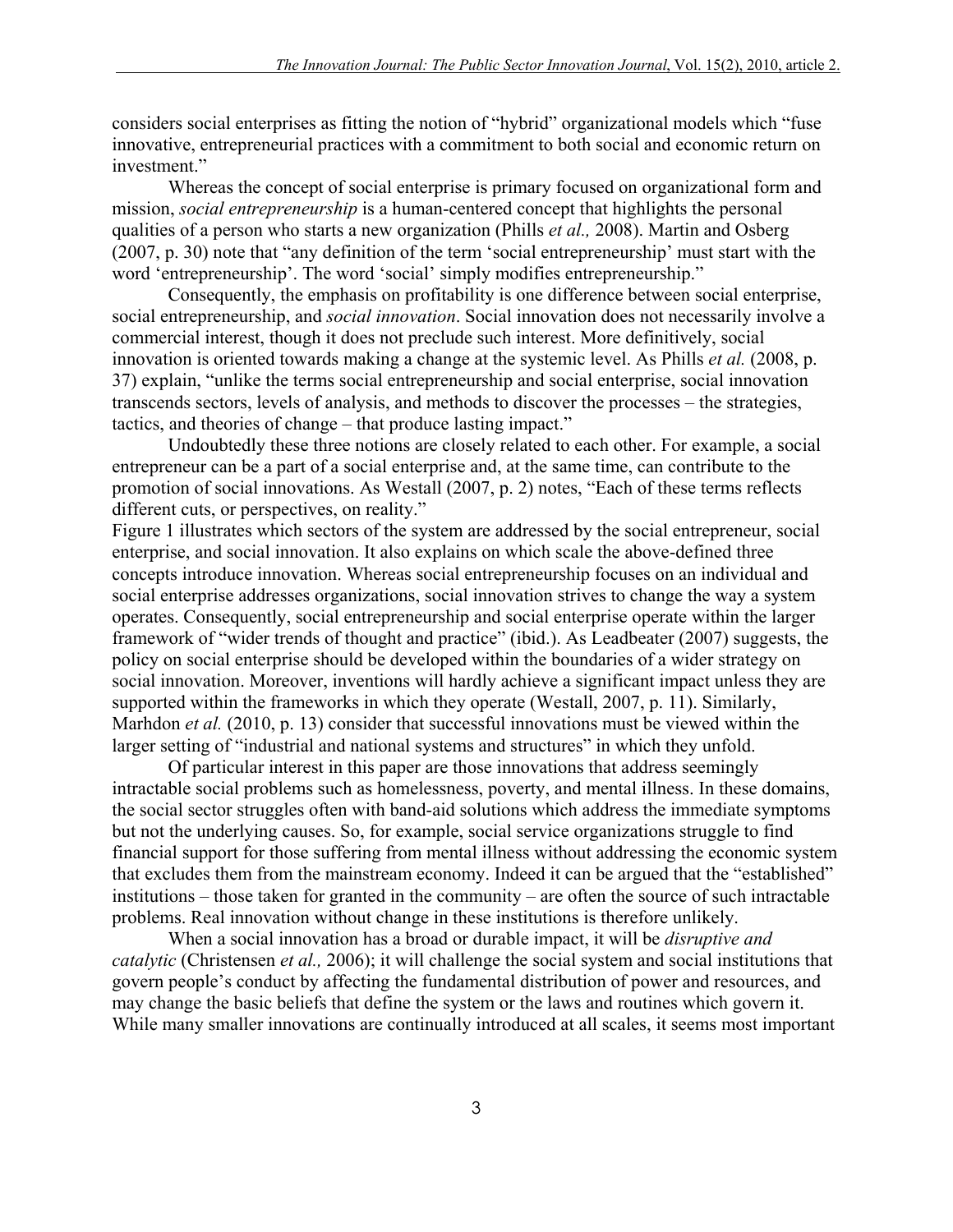

**Figure 1.** A systemic view of innovation.

*Source*: After Westall, A. 2007. *How can innovation in social enterprise be understood, encouraged and enabled?* A social enterprise think piece for the Office of the Third Sector. Cabinet Office, Office of The Third Sector, UK, November. Available at http://www.eura.org/pdf/westall\_news.pdf (accessed 10 October 2008).

to consider those innovations that have the potential to disrupt and change the broader system. To do so, a social innovation must cross multiple social boundaries to reach more people and different people, more organizations and different organizations, organizations nested across scales (from local to regional to national to global) and linked in social networks.

*B. The capacity of any society to create a steady flow of social innovations, particularly those which re-engage vulnerable populations, is an important contributor to overall social and ecological resilience.*

In the broadest sense, social innovation is urgently needed to solve the complex social-ecological problems facing the world. Since the advent of the world financial crisis in the fall of 2009,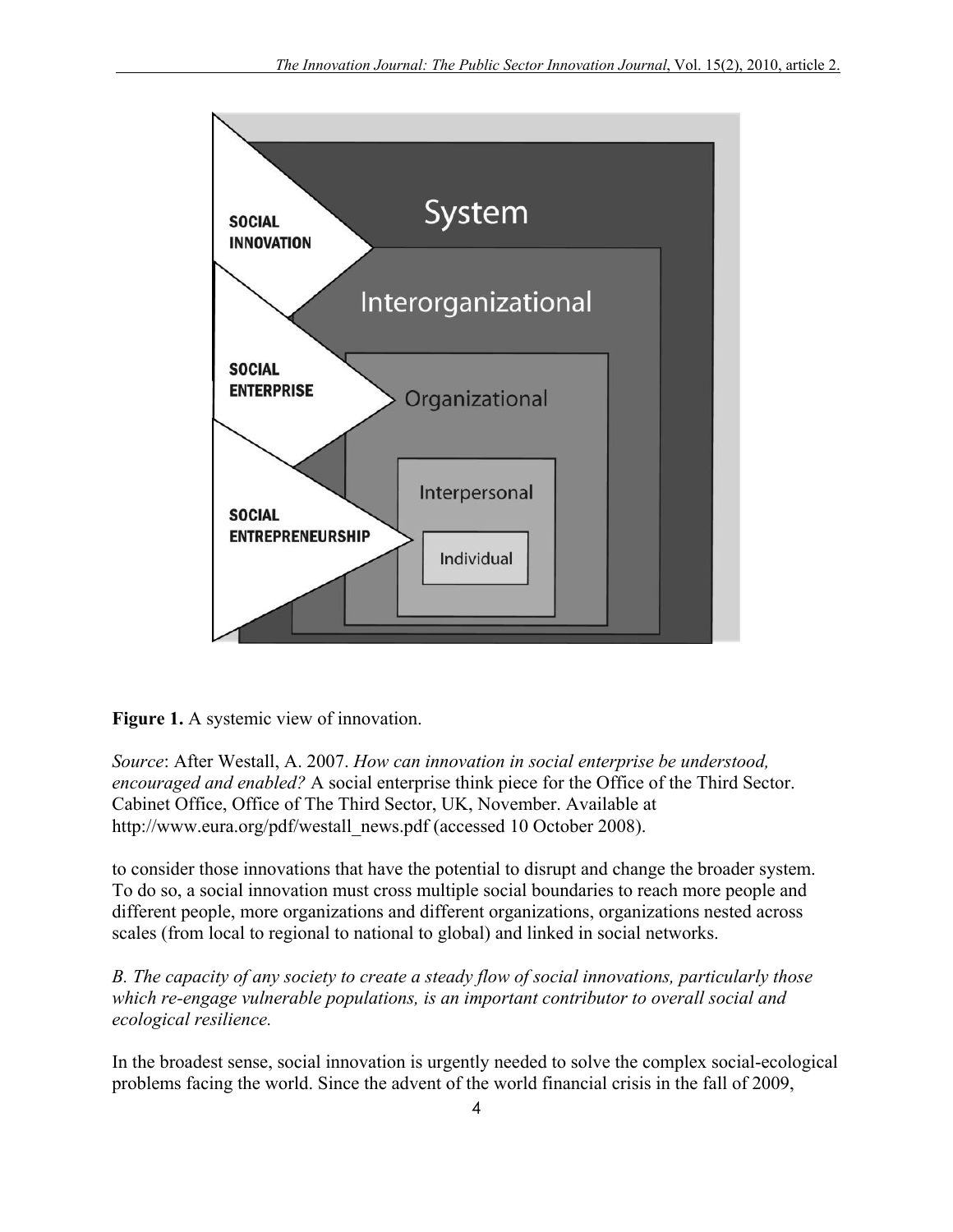commentators have spoken of the possibility of a "perfect storm": the intersection of rapid climate change, decreasing fossil fuel supplies, food shortages, and economic collapse – and the extreme difficulty of really understanding the dynamics of these problems, due to their complexity (Carpenter *et al.,* 2009). Traditional, disciplinary-based science has done a poor job at illuminating these intersections. Thinkers about social-ecological resilience and complex systems, however, have for several decades been describing just such interconnecting systems and possibilities (Gunderson *et al.* 1995; Walker and Salt, 2006).

The exclusion of large parts of the world's population from basic economic and ecological services increases the vulnerability of the whole to "perfect storms" and hard losses of resilience. Re-engaging vulnerable populations in our mainstream economic, social and cultural institutions, not just as recipients of services or "transfer entitlements" (Sen, 1981) but as active participants and contributors, is, therefore, intimately tied to social-ecological resilience. It is not accidental that much of social innovation addresses this kind of re-engagement; reintegrating the poor, the homeless, the mentally ill, and the lonely into community. But from another point of view, it seems clear that if the generation of novelty is largely dependent on the recombination of existing elements (Arthur, 2009), then as these groups are excluded from contribution, their viewpoints, their diversity and the potential for specific local contributions are lost as well. So social innovation not only *serves* vulnerable populations, but is *served* by them in turn. And, since resilience of linked social-ecological systems is dependent on the introduction of novelty in the back loop, resilience is also increased by that re-engagement (see Figure 2).

# *C. While social innovation has recognizable stages and phases, achieving durability and scale is a dynamic process, which requires both emergence of opportunity and deliberate agency, and a connection between the two.*

Human beings are inventive. The capacity to explore new possibilities to create and to change is part of what defines our species. Humans are also a social species, highly dependent on each other for the creation and maintenance of the world in which we live. The rules and beliefs which make up cultures both define and limit people and at the same time provide the material they need to create novelty. This has been defined as the *paradox of agency* (Friedland and Alford, 1991; Powell and DiMaggio, 1991; Sewell, 1992; Holm, 1995; Seo and Creed, 2002); that as individuals, as social beings, people are both deeply conditioned by and dependent on the continuity and stability of the social systems they have invented. Additionally, they are capable of altering these through both conscious and unconscious effort.

A social system may be defined as any organized assembly of human resources, beliefs, and procedures united and regulated by interaction or interdependence so as to accomplish a set of specific functions. Social systems are complex, having multiple interacting elements, and to survive they must be adaptive, ever evolving to adjust to emerging needs of the sub-systems (organizations or individuals). Each social system is defined by its boundary and may be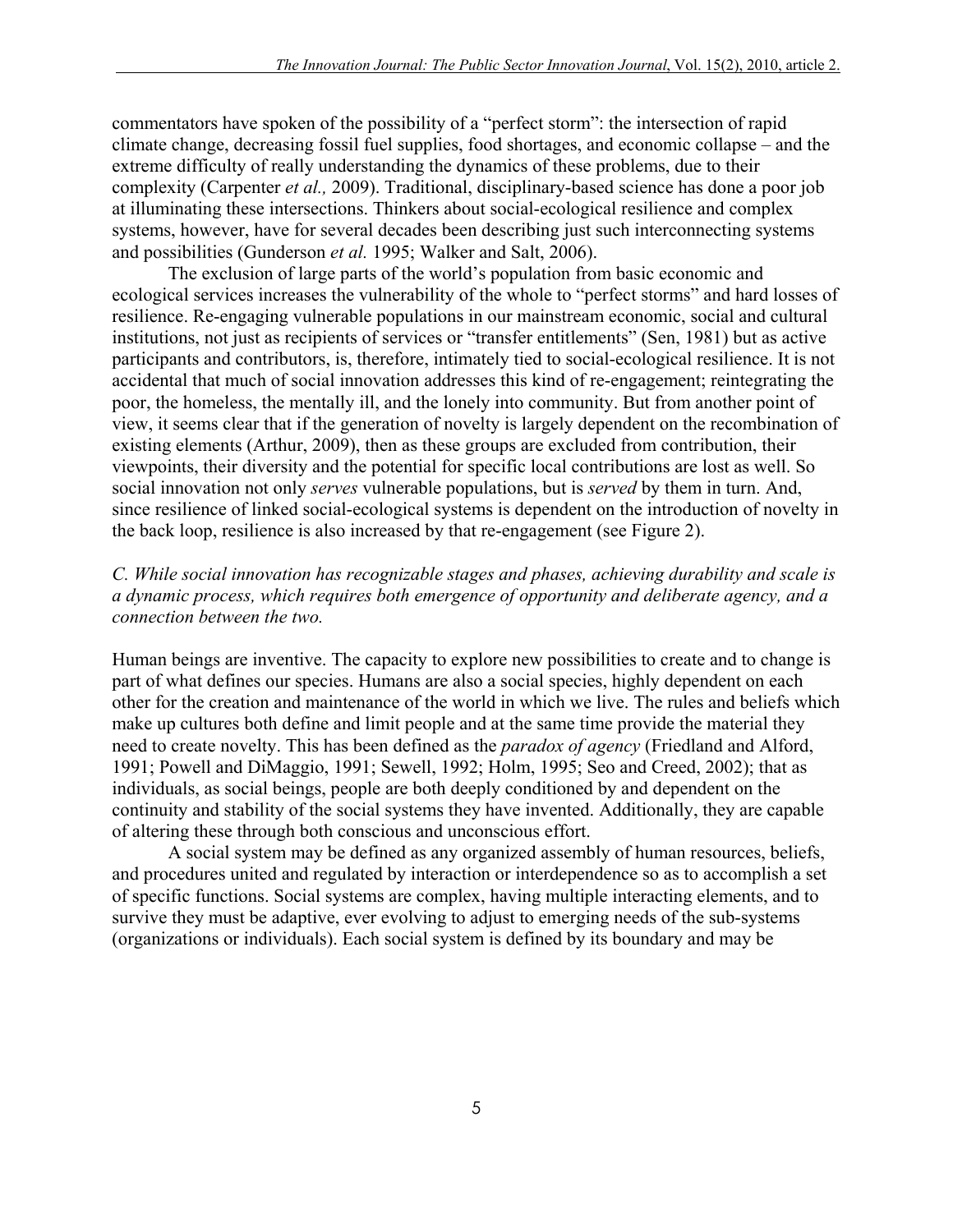

**Figure 2.** The relationship between resilience, re-engagement of vulnerable populations, and social innovation.

observed at various degrees of focus. An observer can "zoom in" to look at systems as small as a family, or "zoom out" to look at systems as broad as the globe. Each social system has its own character or identity, which can be analyzed in terms of its *culture* – beliefs, values, artifacts, and symbols; its *political and economic structure* – the pattern by which power and resources are distributed; and its *social interactions* – the laws, procedures, routines, and habits that govern social interaction and make it predictable. These three aspects of social systems, in their most established and taken-for-granted forms (political structure, religious or value heritage, economic markets, laws of public conduct) are often referred to as *institutions* (Giddens, 1976)*.* 

For institutions and social systems to remain resilient, therefore, a continuous integration of novelty is necessary. As Parsons (1951) indicated, healthy functioning social systems at all scales need to behave strategically, pursuing *goal-related activity*, adapting to *changing circumstances*, maintaining *integration* of the system, and ensuring continuity *(latency*) through pattern maintenance and social memory. How that novelty enters our social systems and transforms them, as well as how human agency plays a role, is key to understanding social innovation.

Innovation has been widely studied and appears to have a variety of phases and stages. This has perhaps been best described in the literature on continuously innovating firms (Kantor, 1983; Van de Ven, 1986; Dougherty, 1992; Dougherty and Hardy, 1996; Van de Ven *et al.,* 1999). Innovation can be encouraged by a design that fosters competition between multiple teams all attempting to develop the best idea or model; this been called the exploration phase (March, 1991) and is characterized by numerous experiments, some successful, others not, as an individual or team attempts to move from idea to a prototype that can be tested in production. At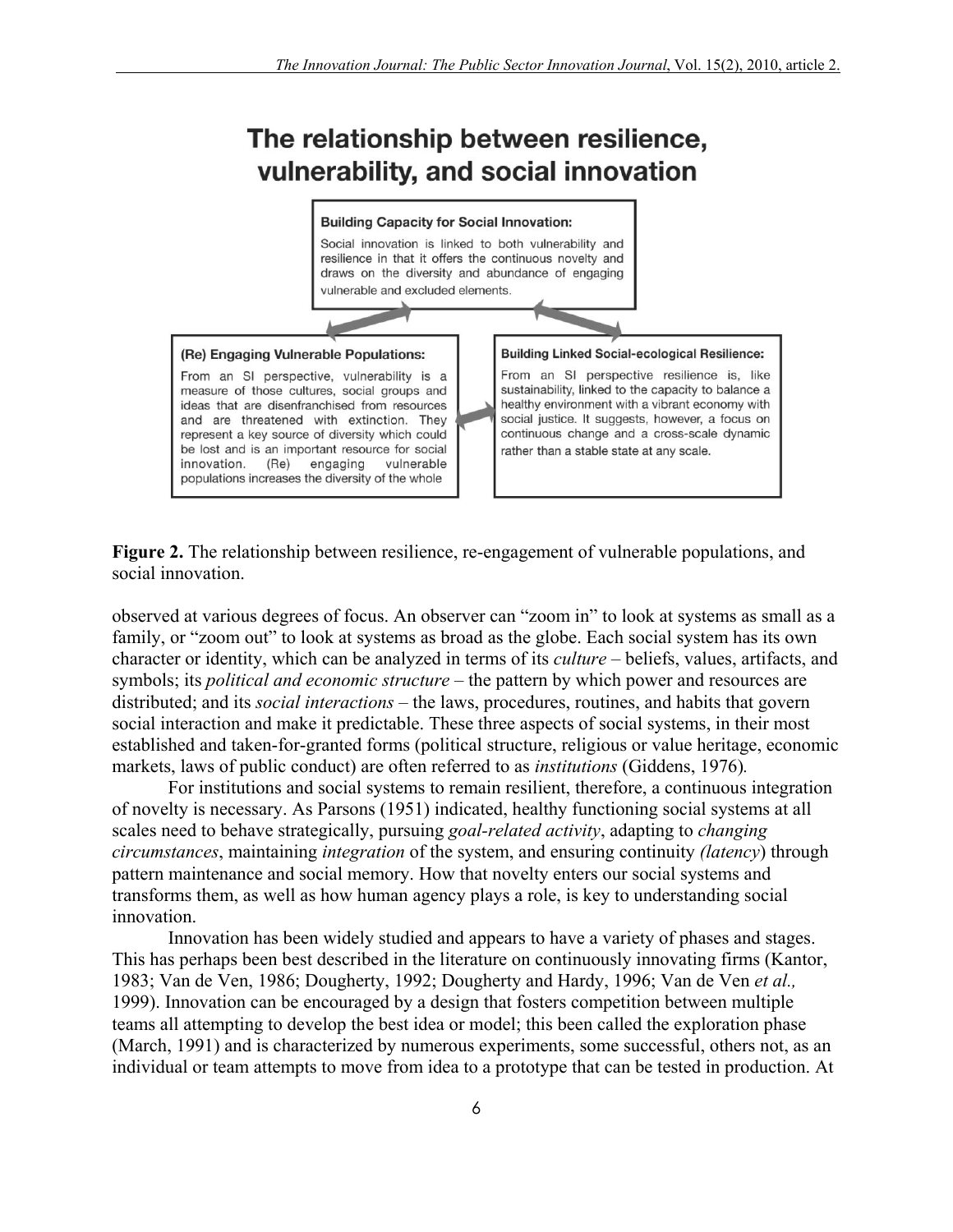some point choice favors one or several of these experiments and diverts all resources towards exploiting the possibility of these ideas in the form of new products or processes. As the product or process moves into the production or exploitation phase, the prototype is further modified and the organization gains experience at production, becoming more efficient until the product or process can be replicated with maximum efficiency and hence profitability. Its fate then rests with the market. If demand increases then more of the product is produced. Eventually, however, demand will decrease due to dynamics of the larger market, the competitive context, or changing social and economic conditions. The firm with only one product will therefore go out of business. To be resilient over long periods of time, the firm must be able to generate new products or variations of old products in response to this shifting demand context.





*Source*: Peterson, G. 2009. Ten Conclusions from the Resilience Project. The Resilience Alliance. Available at http://www.geog.mcgill.ca/faculty/peterson/susfut/rNetFindings.html (accessed 14 November 2009).

This model of innovation can be represented in the four-box cycle above (Figure 3). This is known as the "adaptive cycle," and it provides a heuristic for understanding the dynamics that drive both continuity and change. It is best understood as a diagram that charts this dynamic at a single scale or in a single system. It could represent the evolution of a single innovation from idea to maturity, or the organization that designs and delivers that innovation. It is important to the idea of resilience – that capacity to adapt to shocks and changes, while preserving sufficient coherence to maintain identity – that the four phases are not represented as linear but rather as an infinity loop. Once an idea or organization reaches the maturity (conservation) stage, it needs to release resources for novelty or change and re-engage in exploration in order to retain its resilience. The release and reorganization phase is often termed the "back loop," where non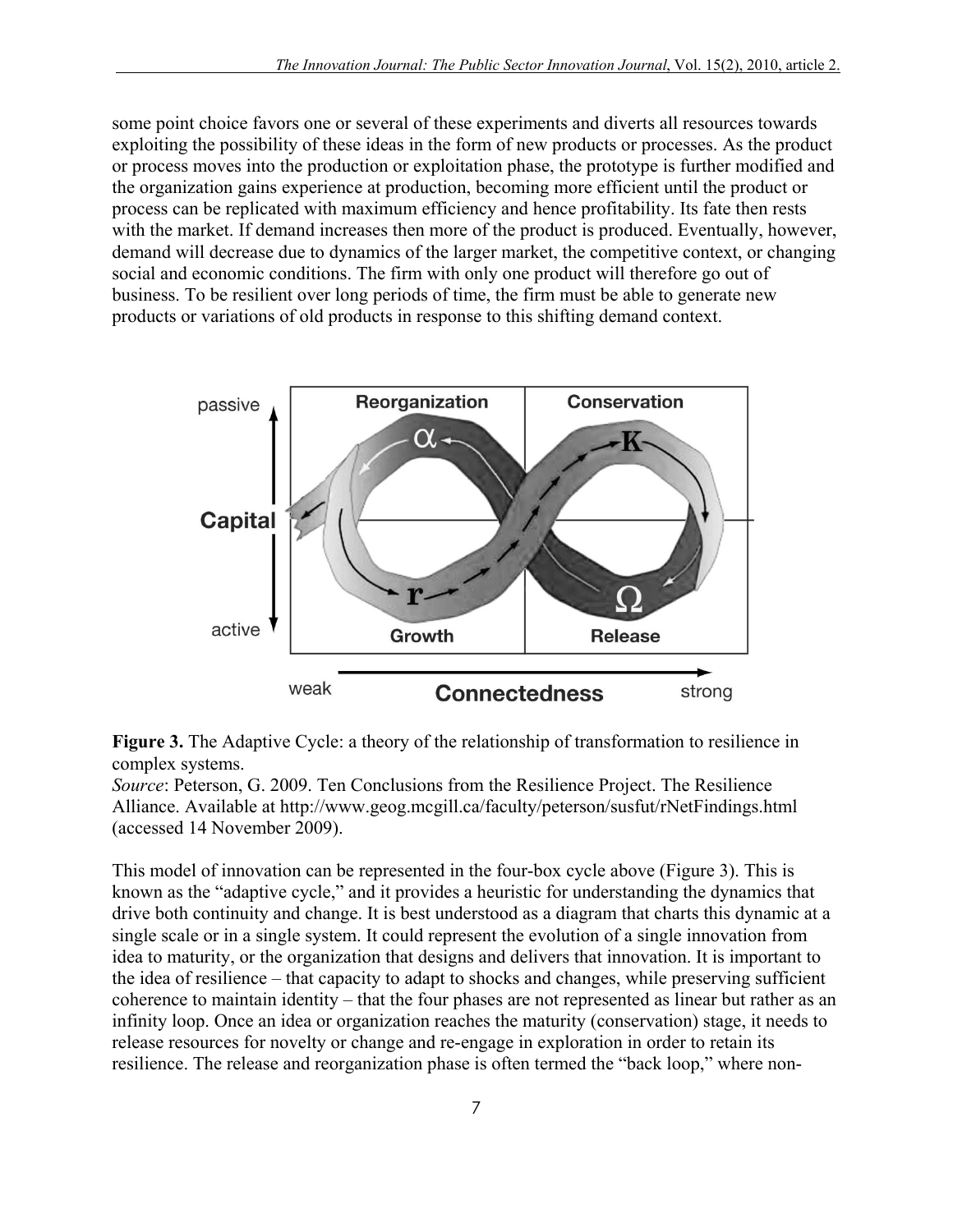routine change is introduced. The exploitation and conservation phases are often termed the "front loop," where change is slow, incremental, and more deliberate.



**Figure 4.** A spectrum of models of social innovation growth.

*Source:* After Mulgan, G., Ali. R., Halkett, R. and Sanders, B. 2007*. In and Out of Sync: The* 

*Challenge of Growing Social Innovations* (London: NESTA). Available at

http://www.socialinnovationexchange.org/node/238 (accessed 30 November 2009).

### **Making a Bigger Difference: Strategies for Scaling Out and Up**

#### *A. Market Mechanisms and Scaling Out*

One model of how social innovations increase their impact is closely tied to the idea of social markets. As Mulgan *et al.* (2007, p. 11) explain, successful social innovation is not only a result of a brilliant idea or hard work of an individual. Successful social innovations are achieved through the interplay of "effective demand" (the "pull" factor) and "effective supply" (the "push" factor). Demand becomes effective when it is backed with purchasing power – when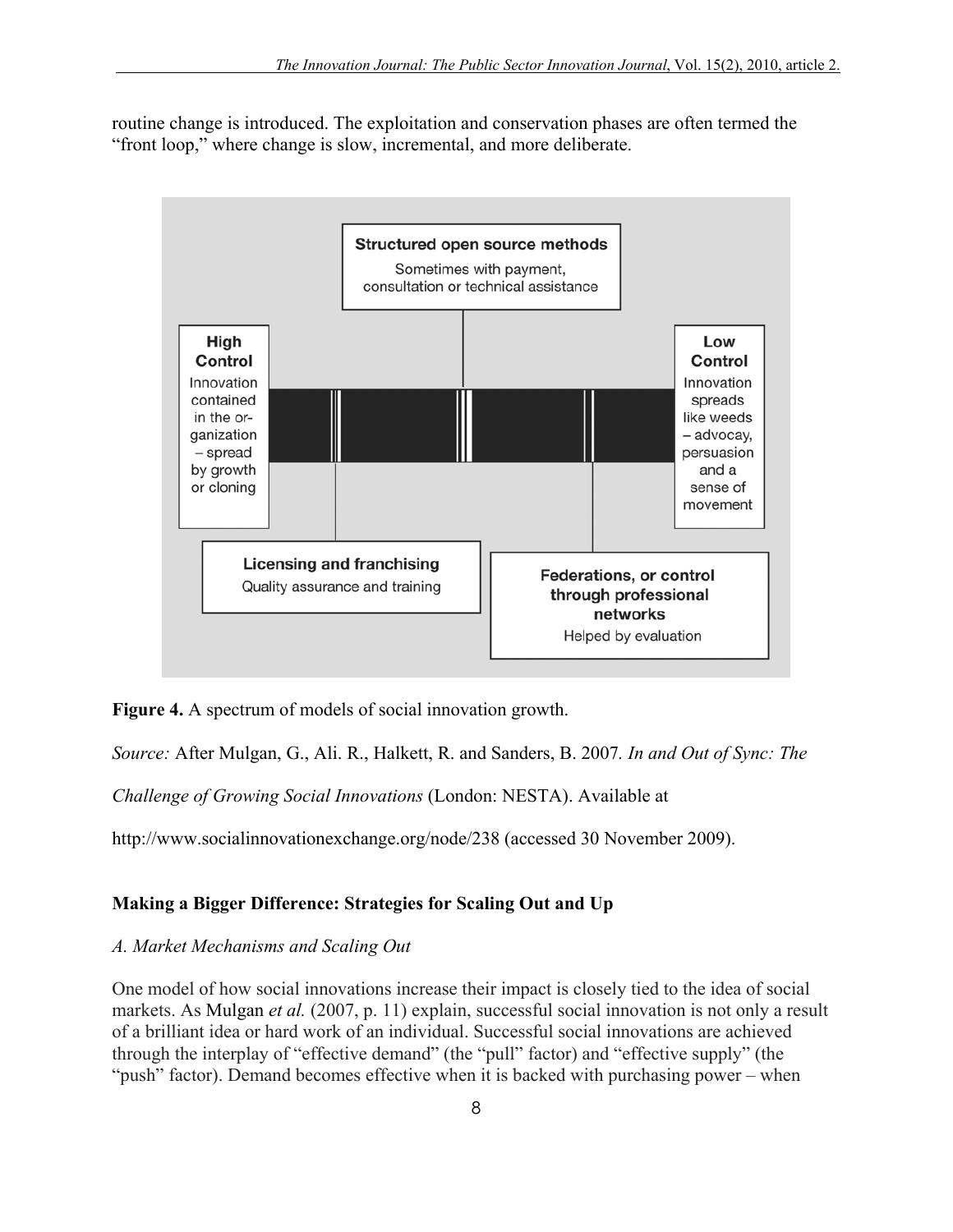those who recognize the need to address a given problem are willing and able to pay for it. These may be direct customers (members of the public who are prepared to pay for certain products or services) and indirect customers (organizations which pay on behalf of those members of the public who are not able to pay themselves). On the other hand, effective supply refers to the innovations that are "made workable and useful." Such innovations should fit well within the scope of the existing demand and demonstrate their effectiveness and ability to be applied and implemented (Mulgan *et al.,* 2007, p. 11). "The combination of 'effective supply' and 'effective demand' results in innovations that achieve social impact and, at the same time, prove to be financially sustainable." (ibid.).

Aside from being directly related to the supply-demand relation, the growth of innovation can be viewed from the perspective of the organizational form that it adopts. Mulgan *et al.* (2007) propose a spectrum of models of innovation growth that are spread between low control and high control. Between the extremes of the spectrum, three different models of growth are placed: uncontrolled diffusion, more directed diffusion by a "parent" organization (e.g. promotion through formal networks, licensing, franchising, multiplication including federations), and organizational growth (see Figure 4).

The above categorization of scaling up strategies assumes that the organization that is fostering and attempting to scale the innovation will continue to propagate a single innovation or group of innovations for the same market. One example of such an organization is L'Abri en Ville (www.labrienville.org), an innovative initiative based in Montreal, which creates cooperative living arrangements for persons suffering from long-term mental health challenges and seeks to increase its impact by helping other communities adopt the model. Similarly, Roots of Empathy (www.rootsofempathy.org), a Toronto organization dedicated to reducing bullying in elementary schools, has not only achieved dramatic results locally but has also spread its school program around the globe. This kind of growth might be called *expansionary innovation* (see Figure 5).

Other organizations follow different trajectories. In Kitchener, Ontario, The Working Centre (www.theworkingcentre.org) has developed a series of products for homeless or vulnerable people living in the inner city core. They began with an employment centre and dropin centre, then expanded to a café, a soup kitchen, a craft co-op, a bicycle repair shop, an organic garden and transition housing, as the need arose. This could be termed *evolutionary innovation.* An innovative organization such as Santropol Roulant (www.santropolroulant.org/2006/Ehome.htm), an award-winning meals on wheels program in Montreal that also builds intergenerational partnerships, has such a demand for its services that it continues to expand to meet those needs. This might be called *incremental growth.* Ultimately, there are organizations that increase the impact of their innovations by changing both the product and the market. These are *total innovators.* This final approach will be discussed in more detail below.

#### *B. Beyond the Market Model for Social Innovation: Institutional Change through Scaling Up*

Despite the appeal of a market model to explain how social innovations go to scale, there are limitations to the application of a straightforward supply-demand dynamic to a social innovation context. There are at least three interlocking dynamics that affect the relationship between the supply and demand for social innovation (see Figure 6). The first, labeled Dynamic A, is the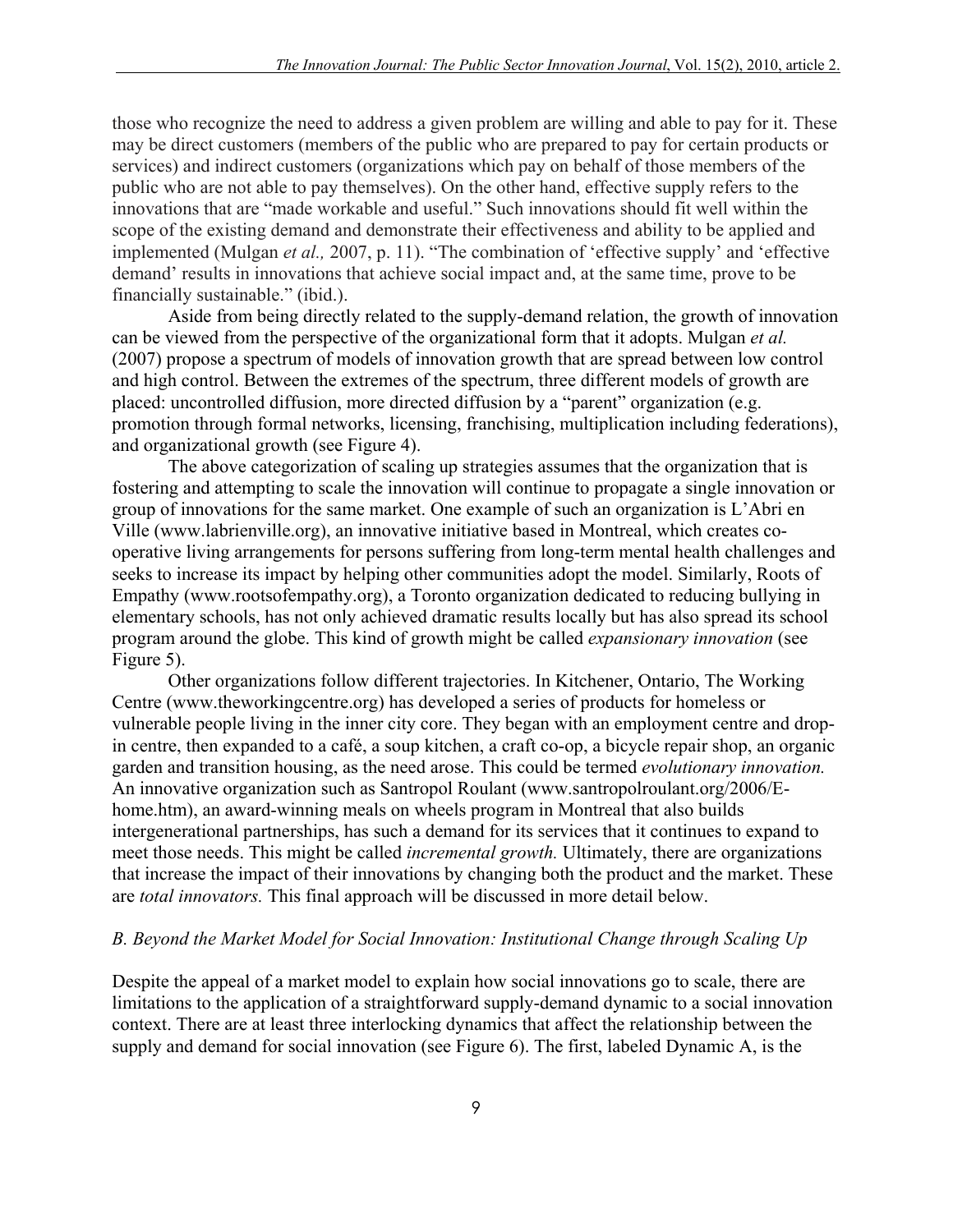hypothetical notion that a vulnerable group or intractable social issue "demands" social innovation for its breakthrough. In response to this "demand," the social-entrepreneurial

|         | <b>MARKET</b>    |                               |                                          |
|---------|------------------|-------------------------------|------------------------------------------|
| PRODUCT |                  | Same                          | <b>Different</b>                         |
|         | Same             | <b>Incremental</b><br>Growth  | <b>Expansionary</b><br><b>Innovation</b> |
|         | <b>Different</b> | <b>Evolutionary</b><br>Growth | <b>Total</b><br><b>Innovation</b>        |

**Figure 5.** Different trajectories of growth.

*Source*: Walker, R. M., Jeanes, E. and Rowlands, R. 2002. "Measuring innovation: Applying the literature-based innovation output indicator to public services". *Public Administration,* 80(1), 201–214.

organization produces a "supply of social innovation," which attenuates the needs of the vulnerable groups. Dynamic B, on the other hand, suggests that this supply, since it cannot be financed by the users themselves, needs sources of financing which come from governments or charitable foundations (or both). This funding is triggered by grant applications or proposals, the success of which depends not only on the evident needs of the vulnerable client group, but also on the skills of the grant writers in mediating such needs so as to fit the priorities of the government programs or the sponsoring foundations' strategies. This perception of priorities is in turn affected by Dynamic C, the capacity of news media or research unit to set the agenda for the government and foundations with respect to a particular vulnerable group or issue. At times, governments and foundations will fund research specifically to assess such needs, but again, the "feedback" is mediated by the capacities of the researcher.

All the mediators identified in Figure 6 – governments, foundations, media and think tanks – introduce distortions into the market relationship as they act as proxy "buyers" for the vulnerable populations who are the identified end users of a social innovation.

Marhdon *et al.* (2010, p. 17) note that government policy makers pay more attention to the factors associated with the supply, rather than to the demand-oriented policies (see also Georghiou, 2007, p. 4). Governments are often in the position to "purchase" innovative programs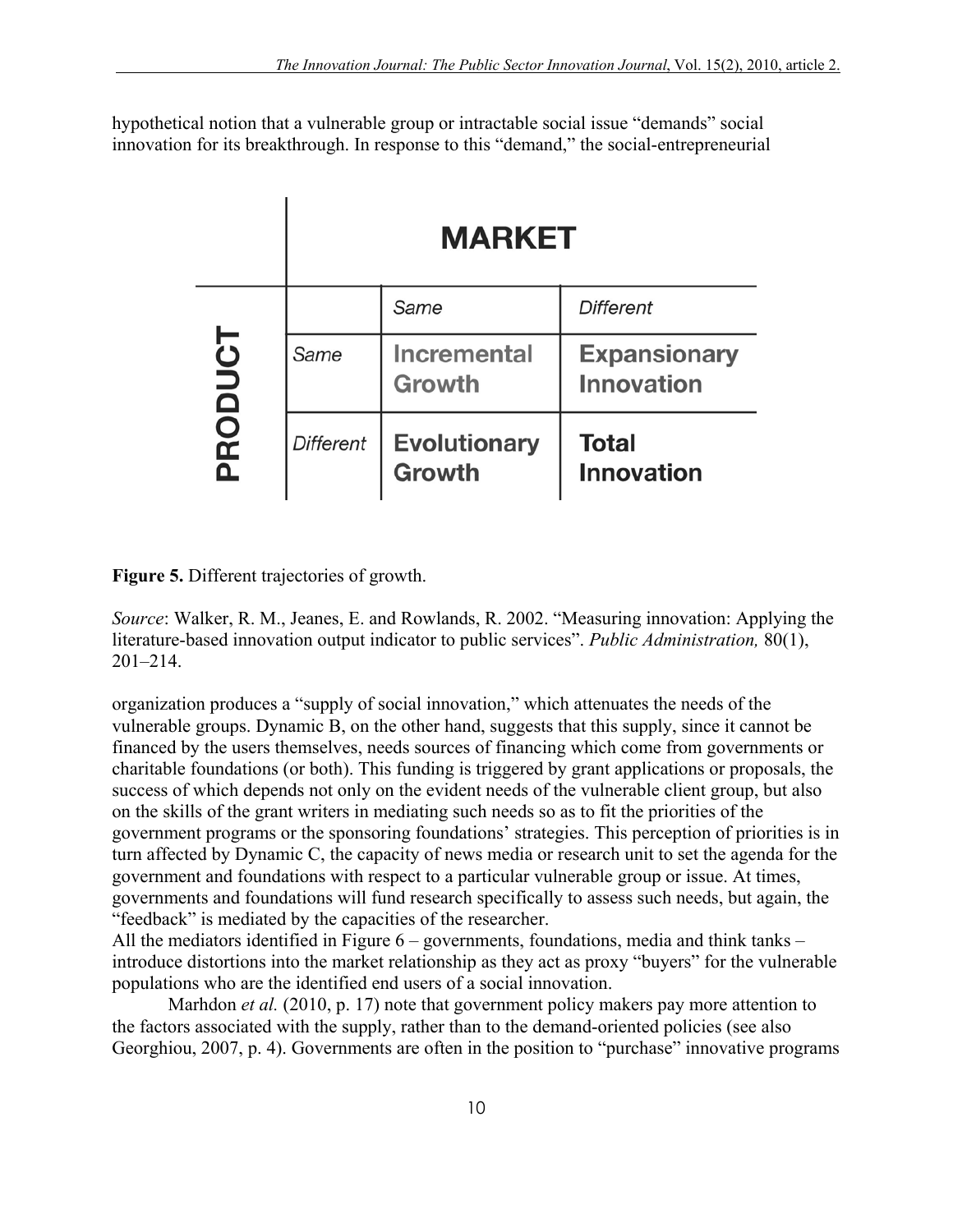

# Figure 6. **Three interactive dynamics affecting the relationship between supply and demand for social innovations.**

or products on behalf of the populations they represent but do not always see themselves as in the market for innovations. Governments are generally constituted as the "guardians" of the public good (Jacobs, 1992), leaving the private sector to respond to the demand for product and process innovation (Fontana and Guerzoni, 2008). Governments are also prone to more stringent requirements for accountability, and are uncomfortable with the uncertainty associated with radically innovative ideas. At best, therefore, governments are likely to fund incremental innovations, thus reducing the uncertainty associated with any novel product or process. This does not mean that governments, which are major purchasers as well as the primary regulators in the market, cannot significantly influence "the possibilities for innovation" (Georghiou, 2007, p. 14); however, they are unlikely to reflect existing demand for the innovation through their purchasing or funding programs. Although the reasoning behind the market model is clear and logical, it cannot be seen as an accurate representation of the real-life market.

The media, and to some extent think tanks, act as a proxy for advertising in the sense that they stimulate "buyers" (government, foundations) to purchase social innovations on behalf of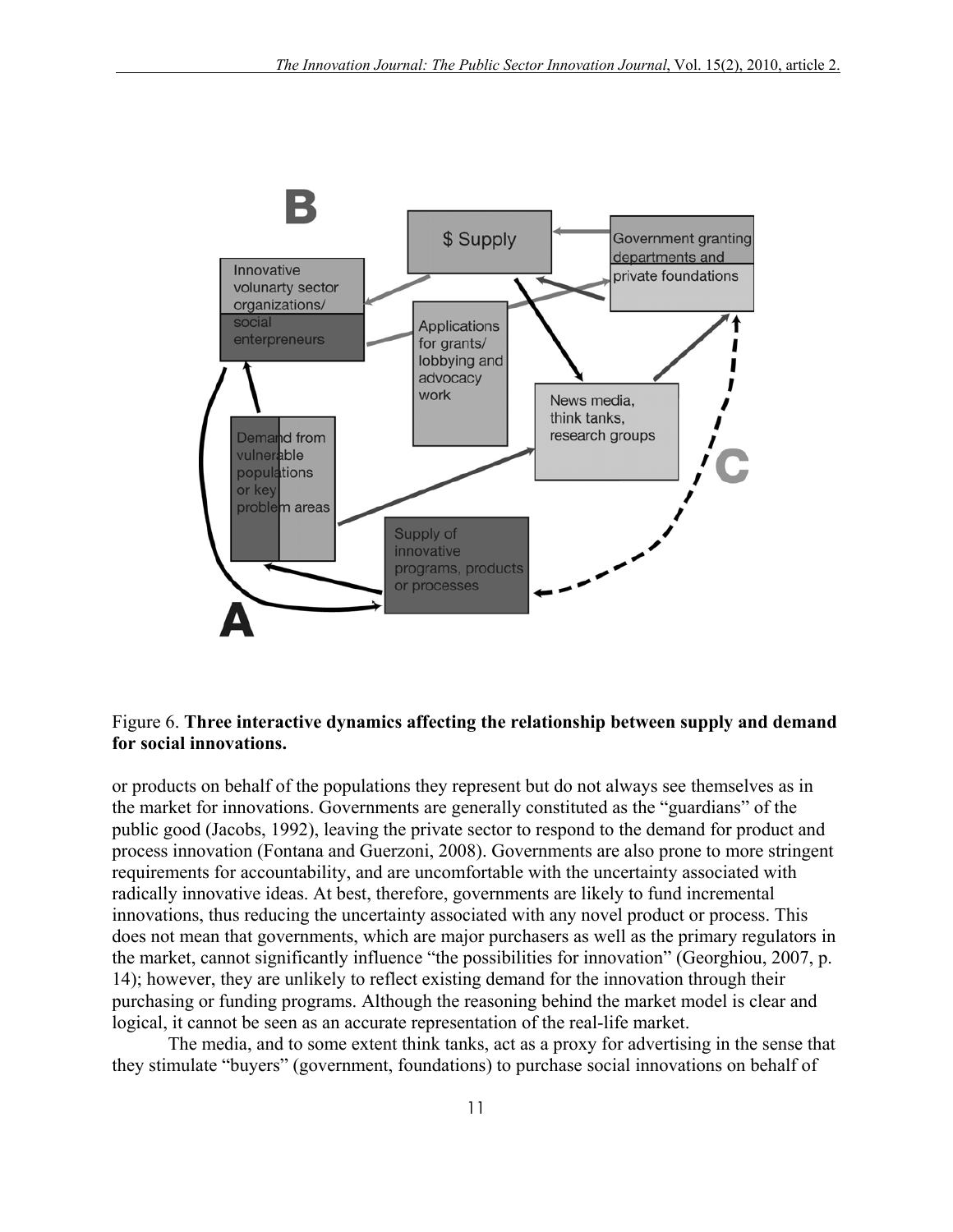the poor, the homeless, the disabled, the mentally ill, or some other identified user group. However, they publicize the demand, not the solutions (supply). One of the challenges of social innovation is that many innovative solutions never come to the attention of the "big buyers" (i.e., the funders), but rather languish at a local level. Some think tanks such as Stanford Center for Social Innovation and Skoll Forum have attempted to redress this problem by creating forums to publicize the inventions of social entrepreneurs. The question remains however, whether the funders are using this publicity as a means of identifying solutions to the problems with which they are concerned.

In some documented cases, the government can intervene directly to raise awareness of solutions, using social marketing strategies (Weinreich, 1999, p. 3). Some well-known examples of social marketing campaigns are the campaigns for energy conservation and health promotion (e.g., drug abuse, physical activity), largely government-sponsored exercises (Health Canada, 2005). But this begs the question of the government's desire to truly support social innovations, particularly those radical enough to challenge current institutional arrangements.

Lastly, the supply of social innovation is not only dependent on mediated demand but on continuous support from funders, who are not the end users. An innovation may be successful insofar as it is in demand by its end users or consumers; but success of this sort does not automatically translate into additional income for further production or product development. That comes in the forms of grants, subsidies, and awards, the availability of which is not necessarily governed by end-user demand, but often by other concerns such as political stability, foundation strategy, or internal changes in programs or priorities.

In sum, the amount of mediation involved in the complex contexts where social innovation is needed means that demand is a "very vague" notion (Mowery and Rosenberg, 1979, p. 104) and is therefore "not necessarily the sole, or even the principal, determinant of the scale and direction of inventive and innovative activity" (Freeman, 1979, p. 206). The sheer complexity of these dynamics suggests that a strategy of supply and demand needs to be elaborated with other perspectives. In particular, we suggest the importance of models that incorporate discontinuous and emergent properties of innovation. Why do some innovations have an impact which far outreaches the numbers of people involved and which seems to depend on a "tipping point" dynamic (Gladwell, 2002) rather than a diffusion pattern?

# *C. Institutional Entrepreneurship: Scaling Up through Institutional Transformation*

It is in the nature of the social innovation market, as a complex system, to be highly dependent upon place and time. "Timing can be all-important, and many innovators consciously 'park' their ideas for years until the time is right" (Mulgan *et al.,* 2007, p. 12). Social innovations do not necessarily generate the sorts of products or services that are always of interest to the market; they are born in a certain context, under certain circumstances, and in response to certain needs or problems. Although a social innovation in the later stages of its diffusion may be spread on a larger scale (in terms both of geography and of the numbers of actors involved), its emergence and diffusion are dependent on existing frameworks and opportunities. Whether or not the innovation has a broader social impact, however, is dependent on the interplay of political, social, economic, and cultural factors. The synergy of these factors results in the growth of certain innovations when the "efforts and interest of several actors … coincide" to achieve a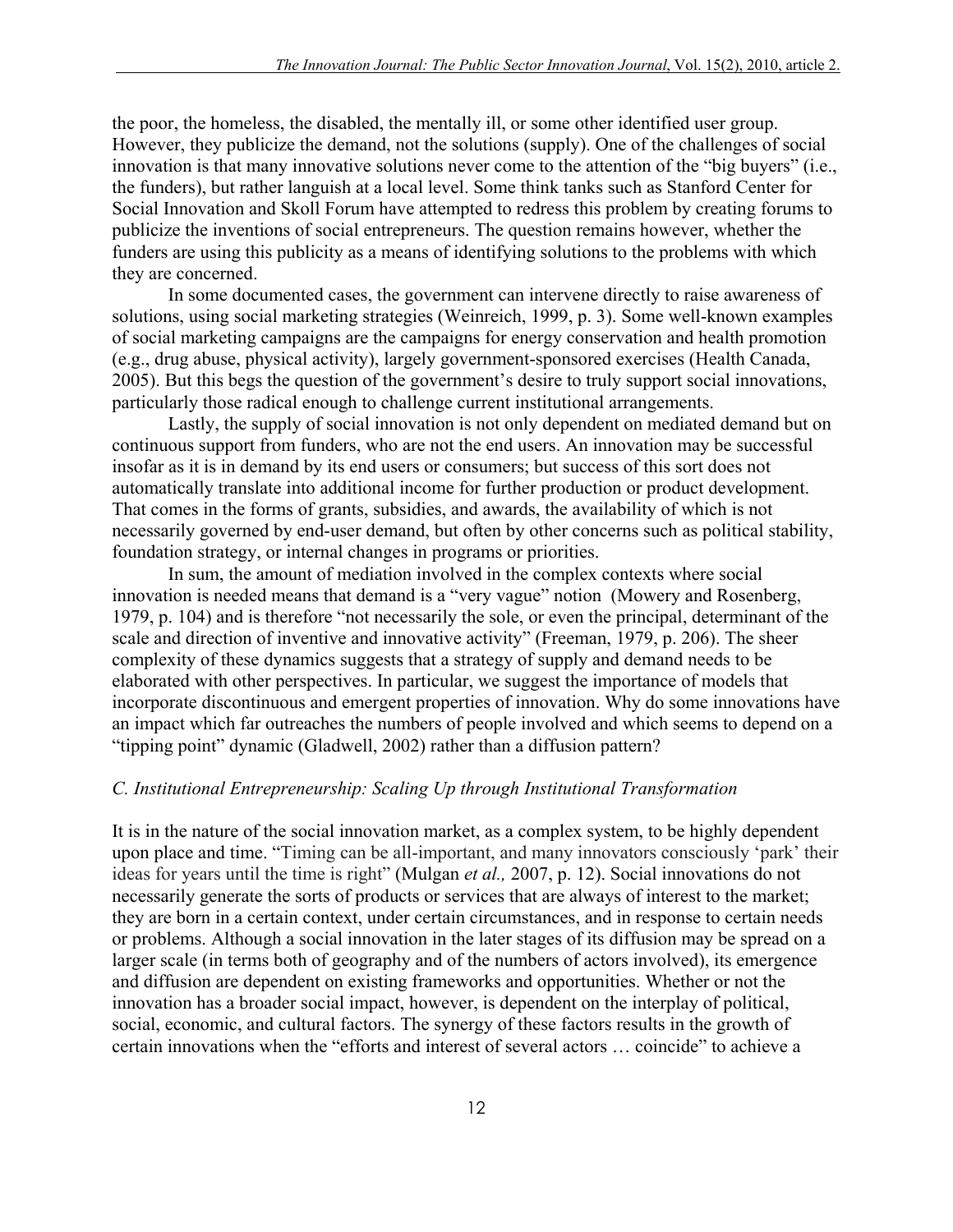desired effect (Dalhammar *et al.,* 2003, p. 9, Marhdon *et al.,* 2010). Others, equally deserving, may fall by the wayside.

This, in part, is a symptom of the inherent complexity of the social innovation process. One example of a simple process is baking a cake. A recipe is used that identifies the components of the system (flour, milk, eggs) and a set of steps for relating these components in time and space so as to produce the desired product (the cake). Carefully following the steps of a good recipe will produce a good result nearly every time. A good analogy of *complicated*  processes is sending a rocket to the moon. Much more expertise is required and much more coordination to connect the various experts into a unified design team. Still, once that is accomplished and a set of designs is in place, many rocket ships can be produced and the risk of failure is reduced. Achieving *complex* processes is more like raising children: success with one is not a guarantee of success with another, and recipes or blueprints are of limited value. Managing an ever-evolving and emerging relationship between parent, child, and the broader social context lies at the heart of this process. Unforeseen shocks or discontinuities can derail the relationship, changing the rules at any point. Outcomes remain uncertain (Westley *et al.,* 2006).

Action and impact in complex processes are not governed by straightforward cause-andeffect relationships. A good idea, the resources to develop it, leadership capacity, and drive – all must be combined with *opportunity,* which can be recognized and seized but not directly controlled (Westley *et al.,* 2006). Moreover, as the innovation changes and evolves through its development, other kinds of opportunity become necessary (Bacon *et al.,* 2008). Durability, scale, and impact depend not only on the degree of engagement with the broader social context but upon engagement of a *different kind*. Eventually, there must be a disruptive encounter with power, routine, and beliefs, though this may be subversive as opposed to revolutionary (Mumford, 2002). The transformation and action leading up to this disruptive encounter may be termed "scaling up." How does such transformation unfold?

If the adaptive cycle can be used to understand phases and stages of developing a social innovation, the *panarchy* model can be used to understand how sudden transformations and disruptions occur. Panarchy draws attention to the dynamics of such cross-scale strategies and processes (Gunderson and Holling, 2001) and the possibility of sudden cascades of change.

Cross-scale dynamics in ecological systems are a key component of resilience. From the microscopic level of bacteria to the life and death of whole forests, systems existing at separate scales do not cycle together. The same may be said of social systems. Individuals, groups, organizations, institutions (such as economies, cultural systems and legal systems) go through cycles at different rhythms. Much deep novelty or transformations, therefore comes from "crossscale" interactions, which Holling terms "panarchy", named after the Greek god Pan, god of chaos and play. Under certain circumstances, novelty at lower levels can create a revolt at higher levels, pushing the broader system into release (Westley, 2001). Cross-scale interactions can operate in an opposite fashion as well, however, restricting novelty by a process of remembrance (Figure 7).

*Agency,* as mentioned earlier*,* clearly plays a role. Social innovation requires a variety of actors, working in concert or separately, if it is to have the kind of impact suggested above. Among these are the inventors, sometimes called *social entrepreneurs:* the individuals who initiate or create innovative programs, products, or processes and seek to build an initial organization that can bring that innovation to market. Increasingly research has indicated that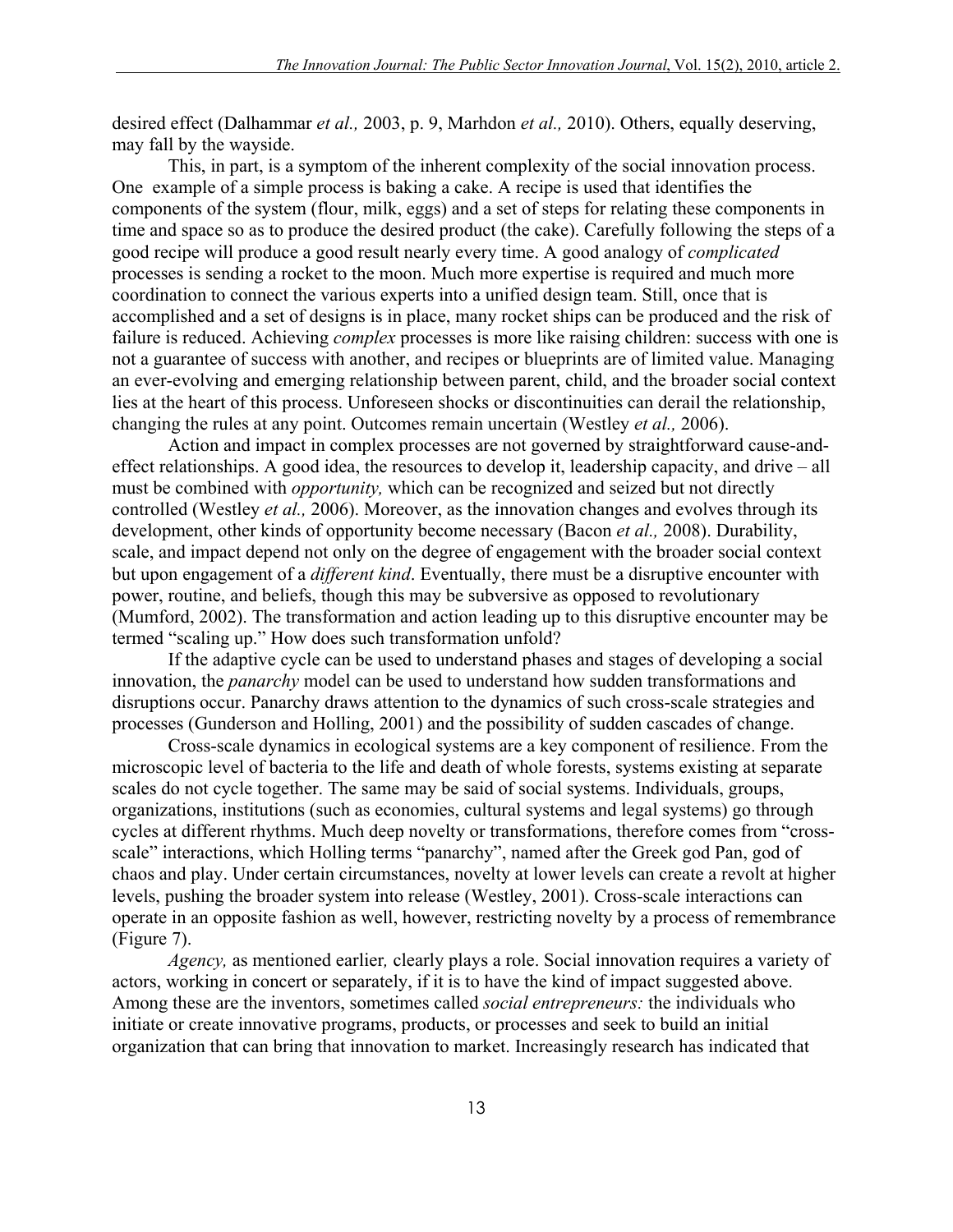

#### **Figure 7.** Cross-scale interaction.

*Source*: Peterson, G. 2009. Ten Conclusions from the Resilience Project. The Resilience Alliance. Available at http://www.geog.mcgill.ca/faculty/peterson/susfut/rNetFindings.html (accessed 14 November 2009).

among their key characteristics is their capacity to work in highly complex conditions (Goldstein *et al.* 2008). However, equally important to social innovations that have the broad impact described above are the *institutional entrepreneurs:* those individuals or networks of individuals who actively seek to change the broader social system through changing the political, economic, legal, or cultural institutions, in order that the social innovation can flourish (Dorado, 2005). Occasionally, individuals have the skills of both the social and institutional entrepreneurs, but generally it is wiser to think of actor nets or groups behind successful social innovation.

However, in complex systems, no change can be accounted for by agency alone. Agency must coincide with *opportunity* that is a feature of the broader social and institutional context (Westley *et al.*, 2006; Rhodes and Donnelley-Cox, 2008). Social innovation can be aided by *market demand*, which is one form of such opportunity we have explored at length above. It can also be aided by *political demand*, another form of opportunity, and by *cultural demand* in the form of a breakdown in sense making or meaning. These dynamics are complex and difficult if not impossible to manipulate directly. However, if the focus is on disrupting the larger institutional context, it appears that this can occur by connecting the innovation to political, cultural or economic opportunities that exist irrespective of the volume of adoption. Sudden tipping points or cascades of change that are discontinuous, i.e. not the result of an incremental model of adoption or diffusion of innovation can then occur (Gladwell, 2002).

Strategies for connecting innovation to these other opportunity contexts defines institutional entrepreneurship. This role involves a set of skills including pattern recognition, resource mobilization, sense making, and connecting (Dorado 2005). It involves a deliberate focus on "*up-down"* strategies of *reflecting on* and *connecting to* decision makers and opinion leaders in policy, economic, and cultural arenas, engaging and questioning the strategic context of their decisions. It also involves recognizing local and "front line" innovations that promise institutional disruption, and selling these to the decision makers/opinion leaders when windows of opportunity open (Burgelman, 1983). Institutional entrepreneurs therefore need to master a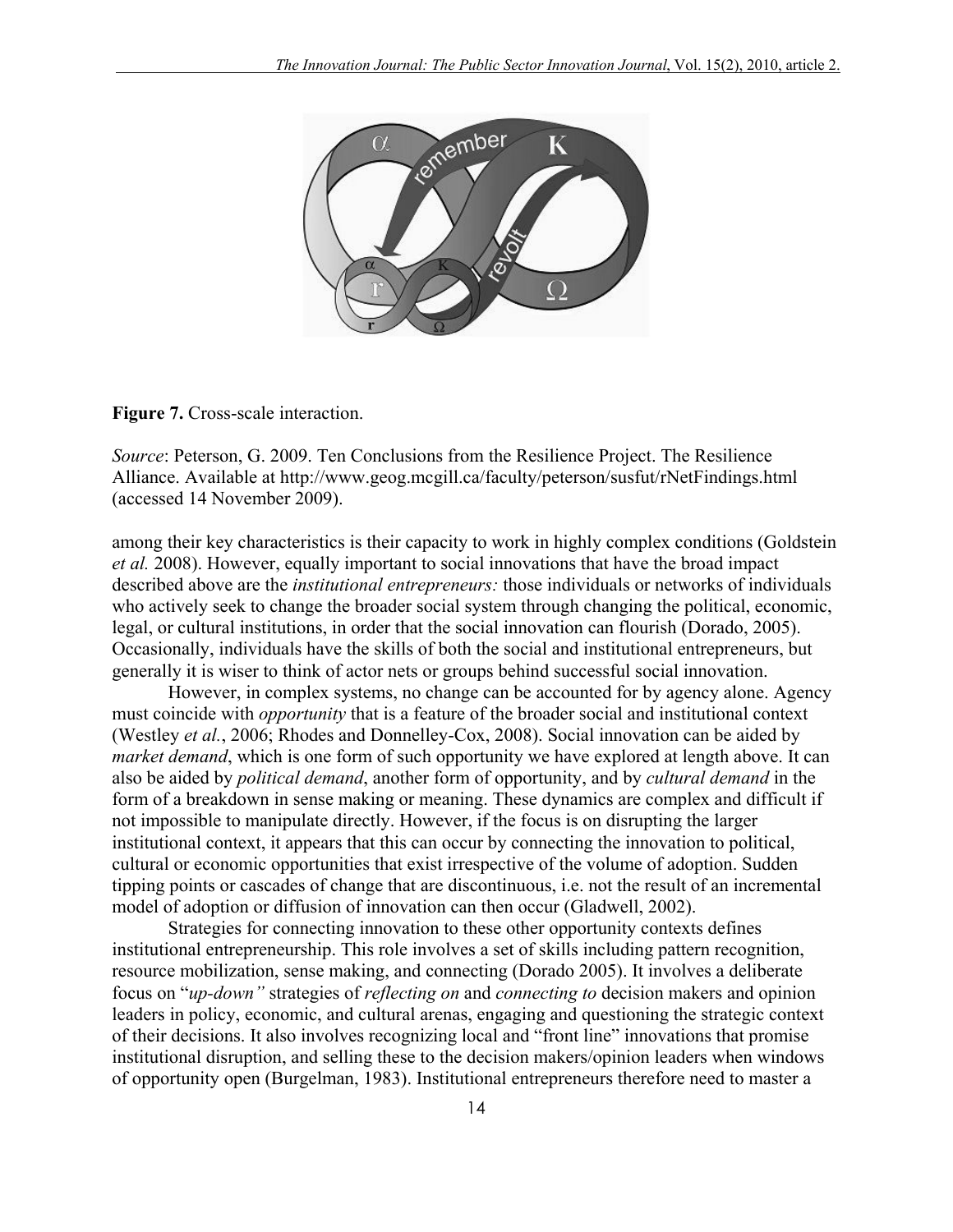complex set of cultural/social skills (cognitive, knowledge management, sense making, convening), political skills (coalition formation, networking, advocacy, lobbying) and resource mobilization skills (financial, social, intellectual, cultural and political capital). Building capacity for social innovation in part involves increasing the representation of these skills among those interested in fostering broad-based change.

# **Summary and Conclusions**

In the foregoing pages, the authors have explored a variety of aspects of social innovations in complex systems. "Social innovation" was defined as those processes, products, and initiatives which profoundly challenge the system that created the problem that they seek to address. For this category of innovation, the market model has some implications; but it does not provide an exhaustive explanation. Numerous intermediaries who distort direct supply-and-demand relationships confound market dynamics. Moreover, as complex dynamics, they demand models that account for fast and slow variables, discontinuities, relationships, and non-linear change. Models of resilience in linked social-ecological systems offer such a framework, which calls for close attention both to the institutional entrepreneur and to the strategies employed to link local innovation to global or national policies and economic structures.

# **About the Authors**

*Dr. Frances Westley***,** J.W. McConnell Chair in Social Innovation, University of Waterloo, is one of the principle leads in a Canada-wide initiative in social innovation, SiG (Social Innovation Generation), a cross sectoral partnership to build capacity for social innovation in Canada funded by the J.W McConnell Family Foundation, University of Waterloo and the Ontario government. At University of Waterloo she leads a research team dedicated to understanding social innovation, and has designed both graduate and undergraduate curricula in social innovation. Dr. Westley is a scholar and consultant in the areas of social innovation, strategies for sustainable development, strategic change, visionary leadership and inter-organizational collaboration. Her most recent book, *Getting to Maybe* (Random House, 2006) focuses the dynamics of social innovation and institutional entrepreneurship in complex adaptive systems. *Experiments in Consilience* (Island Press, 2004), focuses on the dynamics of inter-organizational and interdisciplinary collaboration in the management of ecological and conservation problems. Dr. Westley serves on the advisory boards of Resilience Alliance Board of Science, World Conservation Union-Conservation Breeding Specialist Group, the Stockholm Resilience Center, the SARAS Institute and Evergreen Canada..

*Nino Antadze* is a PhD candidate in Planning at the University of Waterloo and a McConnell Fellow at SiG@Waterloo. Her doctoral research focuses on public acceptance of waste disposal facilities in Canada. Prior to moving to Canada, Nino worked at the Organisation for Security and Co-operation in Europe, Mission to Georgia, and was also involved in various research projects on waste management systems in Western and Eastern Europe and former Soviet republics. Nino's academic background is in environmental studies and management. She received her graduate degrees at the Central European University, Hungary and Lund University, Sweden.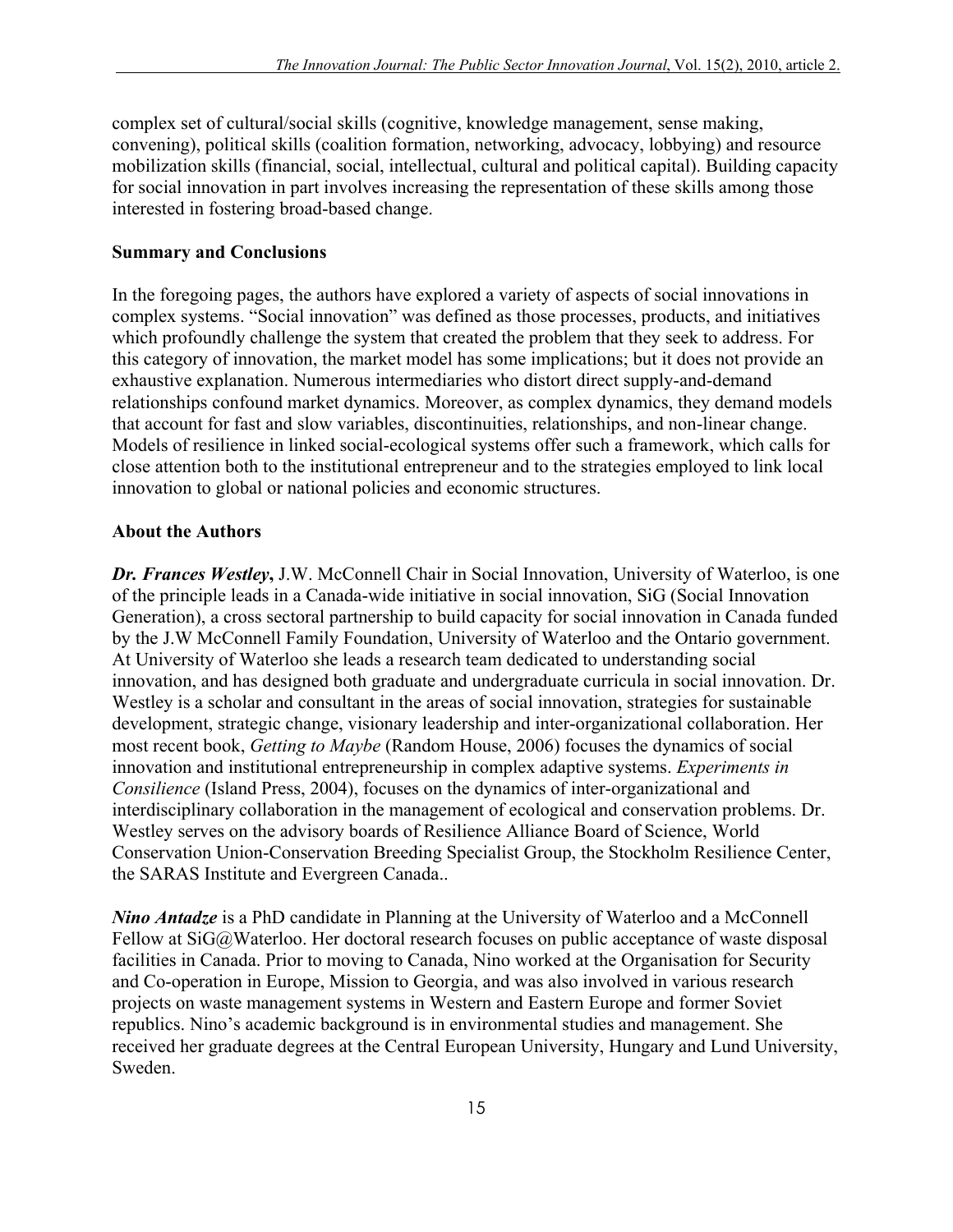#### **References**

- Arthur, B. 2009. *The Nature of Technology: What It Is and How It Evolves*. New York: The Free Press.
- Bacon, N., N. Faizullah, G. Mulgan, and S. Woodcraft. 2008. *Transformers: How Local Areas Innovate to Address Changing Social Needs* (London: NESTA). Available at www.nesta.org.uk/transformers (accessed 15 November 2008).
- Burgelman, R. A. 1983. *Managing Innovating Systems: A Study of the Process of Internal Corporate Venturing.* Ann Arbor, MI: University Microfilms International.
- Canadian Centre for Social Entrepreneurship. 2001. *Social Entrepreneurship Discussion Paper.* No. 1. Available at [http://www.ediblestrategies.com/fsd/2001\\_social\\_entrepreneur.pdf](http://www.ediblestrategies.com/fsd/2001_social_entrepreneur.pdf) (accessed 22 September 2008).
- Carpenter, S. R., C. Folke, M. Scheffer, F. Westley. 2009. "Resilience: Accounting for the noncomputable". *Ecology and Society*, 14(1). Available at: http://www.ecologyandsociety.org/articles/2819.html (accessed 30 November 2009).
- Christensen, C. M., Baumann, H., Ruggles, R. and Sadtler, T. M. 2006. "Disruptive innovation for social change". *Harvard Business Review,* 84(12), 94–101.
- Dalhammar, C., Kogg, B. and Mont, O. 2003. "Who creates the market for green products?" Proceedings for Sustainable Innovation, October 27–28, Stockholm, Sweden. Available at http://www.iiiee.lu.se/Publication.nsf/\$webAll/3323918431A47CCCC1256E55004D85D 4/\$FILE/Who%20creates%20the%20market%20for%20green%20products.pdf (accessed 8 September 2008).
- Dorado, S. 2005. "Institutional entrepreneurship, partaking, and convening". *Organizational Studies*, 26(3), 385–414.
- Dougherty, D. 1992. "A practice-centered model of organizational renewal through product innovation". *Strategic Management Journal*, 13, 77–92.
- Dougherty, D. and Hardy, C. 1996. "Sustained product innovation in large, mature organizations: Overcoming innovation-to-organization problems". *Academy of Management Journal,*  39(5), 1120–1153.
- Fontana, R. and Guerzoni, M. 2008. "Incentives and uncertainty: An empirical analysis of the impact of demand on innovation". *Cambridge Journal of Economics,* 32(6), 927–946.
- Freeman, C. 1979. "The determinants of innovation: Market demand, technology, and the response to social problems". *Futures,* 11(3), 206–215.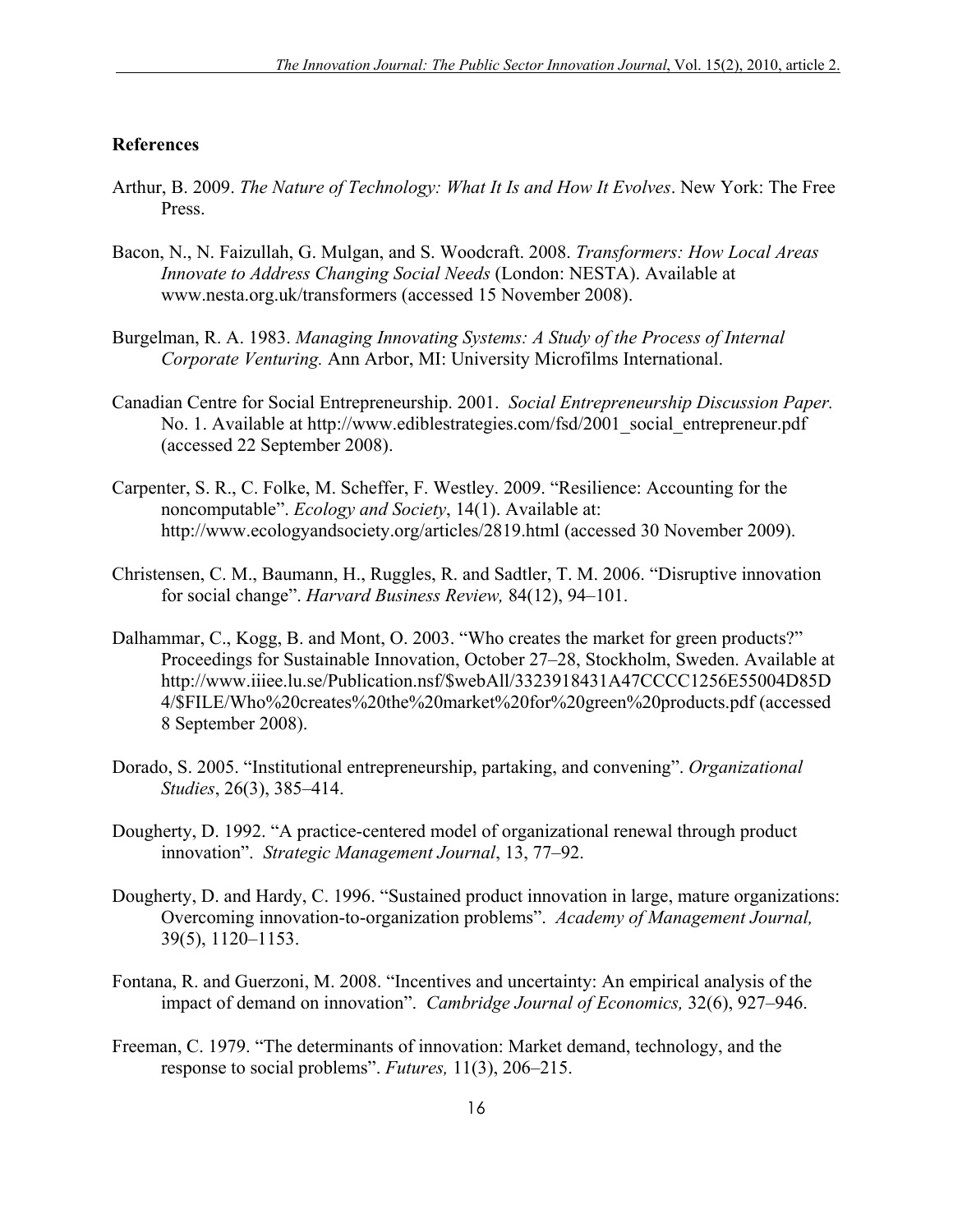- Friedland, R. and Alford, R. R. 1991. "Bringing society back in: Symbols, practices, and institutional contradictions." pp. 2320–2363 in Walter. W. Powell and Paul. J. DiMaggio, eds. 1991. *The New Institutionalism in Organizational Analysis*. Chicago: University of Chicago Press.
- Georghiou, L. 2007. *Demanding Innovation: Lead Markets, Public Procurement and Innovation* (London: NESTA). Available at http://www.nesta.org.uk/library/documents/demandinginnovation.pdf (accessed 15 November 2008).
- Giddens, A. 1976. *New Rules of Sociological Method: A Positive Critique of Interpretative Sociologies*. London: Hutchinson.
- Gladwell, M. 2002. *The Tipping Point: How Little Things Can Make a Big Difference*. New York: Little, Brown and Co..
- Goldstein, J. A., Hazy, J. K. and Silberstang, J. 2008. "Complexity and social entrepreneurship: A fortuitous meeting". *Emergence: Complexity & Organization (E:CO),*10(3), 9–24.
- Gunderson, L. H., Holling, C. S. and Light, S. S. (eds). 1995. *Barriers and Bridges to the Renewal of Ecosystem and Institutions*. New York: Columbia University Press.
- Gunderson, L. H. and Holling, C. S. (eds). 2001. *Panarchy: Understanding Transformations in Human and Natural Systems*. Washington, DC: Island Press.
- Health Canada. 2005. *What is social marketing*. Available at http://www.hc-sc.gc.ca/ahcasc/activit/marketsoc/whatis-qui-eng.php (accessed 24 December 2008).
- Holm, P. 1995. "The dynamics of institutionalization: Transformation processes in Norwegian fisheries". *Administrative Science Quarterly,* 40, 398–422.
- Jacobs, J. 1992. *Systems of Survival.* Toronto: Random House.
- Kantor, R. M. 1983. *The Change Masters: Innovations for Productivity in American Corporations*. New York: Simon and Schuster.
- Leadbeater, C. 2007. *Social enterprise and social innovation: Strategies for the next ten years*. A social enterprise think piece for the Office of the Third Sector. Cabinet Office, Office of the Third Sector, UK, November. Available at http://www.eura.org/pdf/leadbeater\_news.pdf (accessed 10 October 2008).
- March, J. G. 1991. "Exploration and exploitation in organizational learning". *Organization Science*, 2(1), 71–87.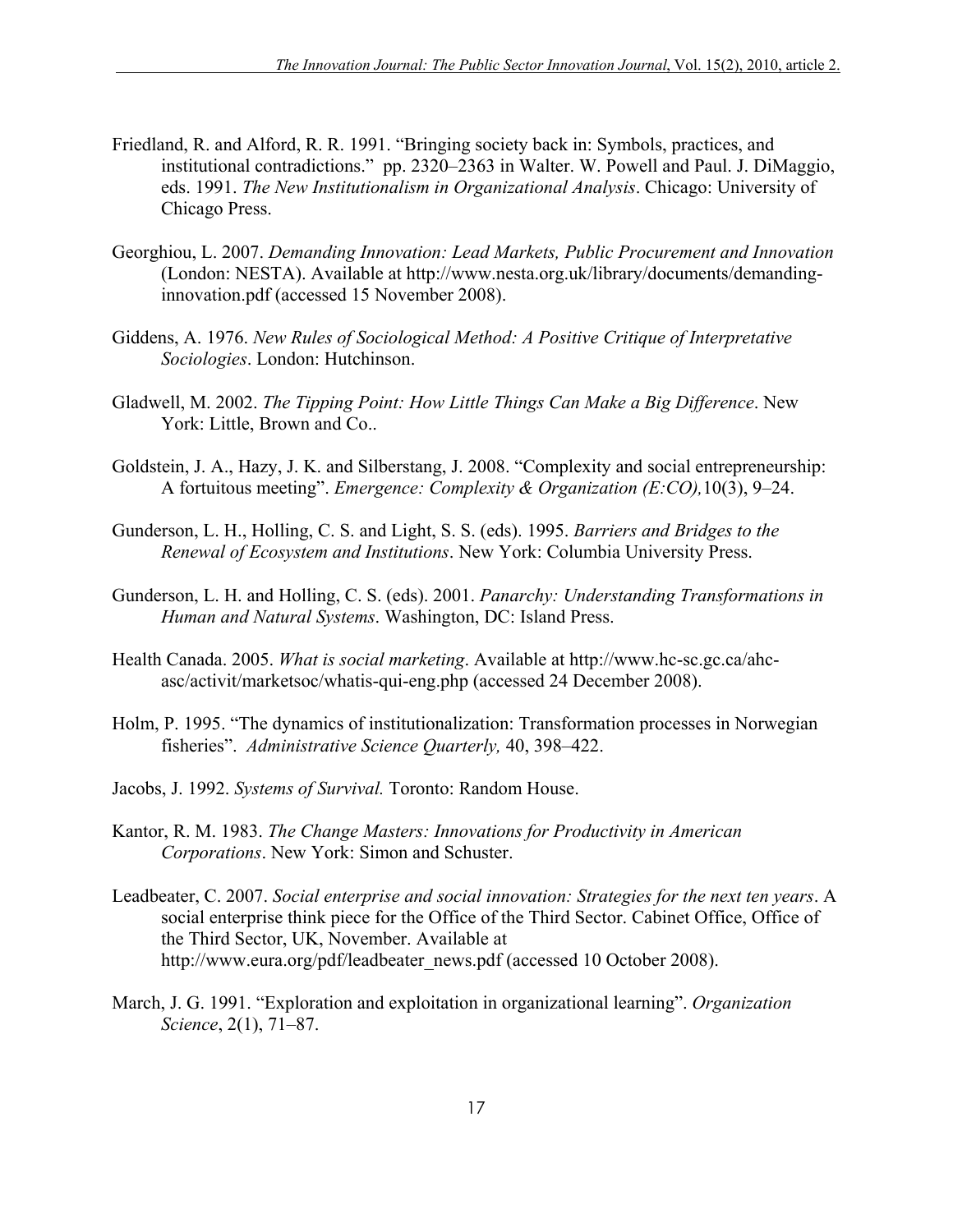- Marhdon, M. Visser, F. and Brinkley, I. 2010. *Demand and Innovation. How customer preferences shape the innovation process* (London: NESTA). Available at http://www.nesta.org.uk/library/documents/Working-Paper-Demand-and-Innovationv7.pdf (accessed July 11, 2010).
- Martin, R. L. and Osberg, S. 2007. "Social entrepreneurship: The case for definition". *Stanford Social Innovation Review,* 5(2), 28–39.
- Mowery, D. and Rosenberg, N. 1979. "The influence of market demand upon innovation: A critical review of some recent empirical studies". *Research Policy,* 8(2), 102–153.
- Mulgan, G., Ali. R., Halkett, R. and Sanders, B. 2007. *In and Out of Sync: The Challenge of Growing Social Innovations* (London: NESTA). Available at http://www.socialinnovationexchange.org/node/238 (accessed 30 November 2009).
- Mumford, M. D. 2002. "Social innovation: Ten cases from Benjamin Franklin". *Creativity Research Journal,* 14(2), 253–266.
- Parsons, T. 1951. *The Social System*. New York: Free Press.
- Peterson, G. 2009. *Ten Conclusions from the Resilience Project. The Resilience Alliance*. Available at http://www.geog.mcgill.ca/faculty/peterson/susfut/rNetFindings.html (accessed 14 November 2009).
- Phills, J. A., Deiglmeier, K. and Miller, D. T. 2008. "Rediscovering social innovation". *Stanford Social Innovation Review,* 6(4), 34–43.
- Powell, W. W. and DiMaggio, P. J. 1991. *The New Institutionalism in Organizational Analysis*. Chicago: The University of Chicago Press.
- Rhodes, M. L. and Donnelly-Cox, G. 2008. "Social entrepreneurship as a performance landscape*". Emergence: Complexity & Organization (E:CO)*, 10(3), 35–50.
- Sen, A. 1981. *Poverty and Famines: An Essay on Entitlement and Deprivation*. Oxford: Clarendon Press.
- Seo, M. and Creed, D. 2002. "Institutional contradictions, praxis and institutional change: A dialectic perspective". *Academy of Management Review,* 27, 222–248.
- Sewell, W. H., Jr. 1992. "A theory of structure: Duality, agency and transformation". *American Journal of Sociology*, 98, 1–29.
- Van de Ven, A. 1986. "Central problems in the management of innovation". *Management Science*, 32(5), 590–607.